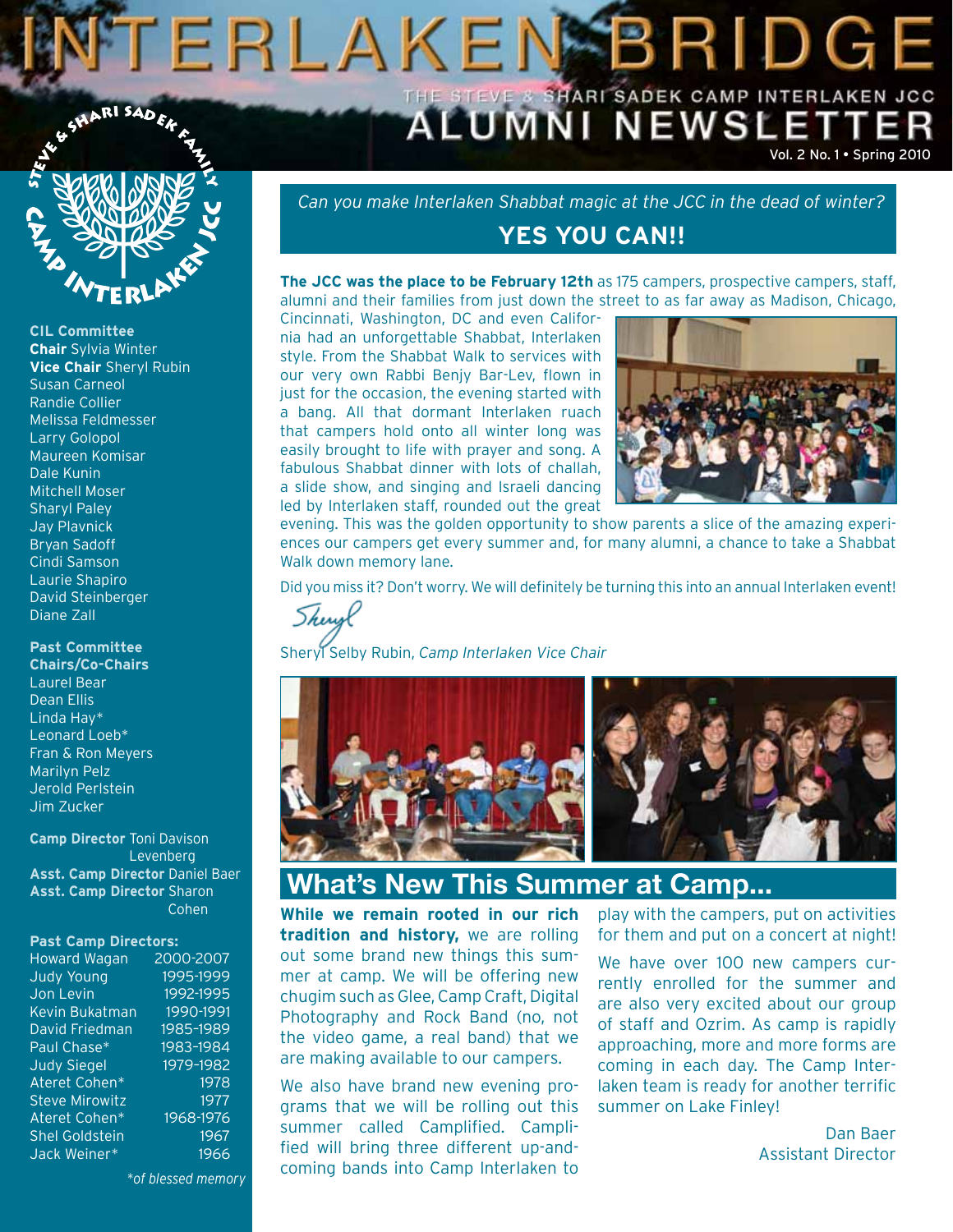

**One amazing thing** about Camp Interlaken is that it always gives a person more than it takes from them. What I mean by that for example is no matter how much hard work and sweat you'd put into an Avodah project over the summer, the experience

gained creating that project and working as a team was always more beneficial than the effort put into the labor. In our case, and that of many others, camp gave back by giving us our life partner to grow with



and create our Jewish family. In 1998 I fell in love with one of the nurses at camp. It happened that Dora was from Rumania, which made it hard to see each other after camp had ended. She couldn't revisit the US, so we met in Israel where

we had the time of our lives. Two years later I asked her to marry me and we've been together ever since. We are proud to wear the badge of "camp couple" and have a title that can never be taken away. This summer our third grader will be able to go to camp for the first time, and I hope his experience at Interlaken will be



as special as mine, and that many years from now he's lucky enough to be part of a "camp couple." Ben Sadek

## ♥•♥•♥•♥• **Camp Couples** •♥•♥•♥•♥

**Matthew Pearson** and **Becky Schwartz** were married in St. Louis on May 30, 2010.

**Stacy Weinberg** and **Joel Rosansky** recently got engaged.

Send us camp couple stories, news and photos: **Interlaken@jccmilwaukee.org**

> **Bob Appel and Sydney Recht,** both Alumni, have been married 20 years. They live in San Francisco with their three children.





# **Where would you be today... if you had never gone to camp?**

**How would you be different, never having had that life-changing experi**ence? As the world changes and everything becomes more expensive, so does camp. A session that was \$500 back in the day, now costs approximately \$4,000. As a Jewish community, we would

love every Jewish child to have that life-changing opportunity, but for some families, it is far from a realistic goal.

Last year, Camp Interlaken spent nearly \$60,000 of its budget on meeting scholarship needs. Our camp endowment funds and the Milwaukee JCC covers some of this cost, but we need your help to make sure we can meet everyone's needs.

The time has come for a Camp Interlaken Alumni Scholarship Fund. We are hoping that ALL of our Alumni will understand how vital this is and give back to our camp community. Our goal for the 2010 camp season is to raise as much of our \$60,000 budget as possible. We promise to keep you posted on how many campers we are able to help with our donations.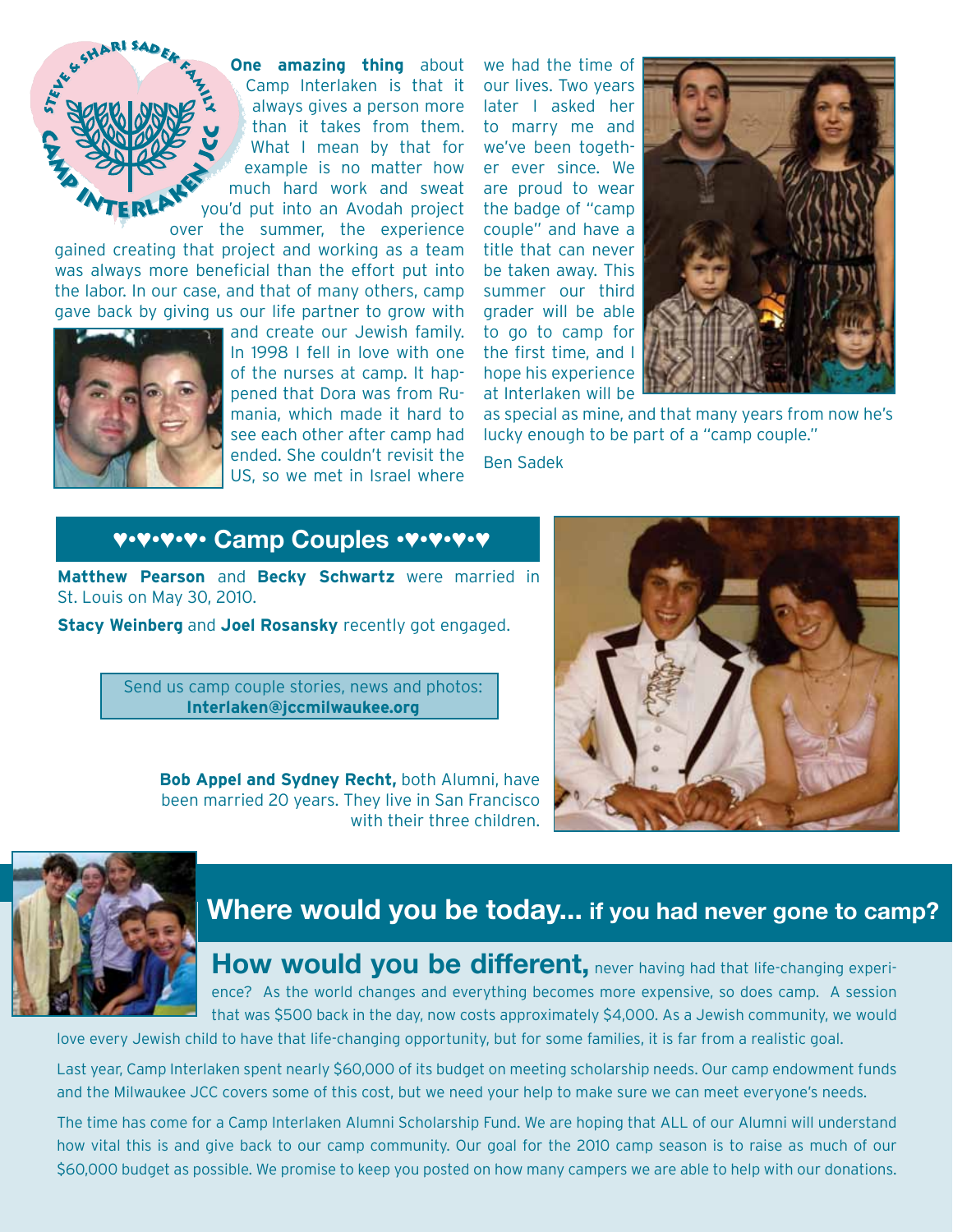

**Counselors (back row):** Cari Salock, Laura Garelick, Lyz Bodner, Becky Hostetter

**Middle Row Campers:** Julie Fortier, Galina Shveydel, Susan Ginsberg, Sharon Weinberger, Missy Rubel , Laurie Borkon, Hillary Stein

**Front Row Campers:** Adina Gershowitz , Mikel Domnitz, Jennifer Stulowitz, Lisa Reskin

*Thanks to Jim Stein.*



*Thanks to Dan Oren.*

**Scan & send us your favorite Camp photos.** Let us know who is in the photo. We will publish as many as possible in late Summer/early Fall.

Send to: **Interlaken@jccmilwaukee.org**

#### Find us on Facebook & Twitter, and at campalumni.com & campinterlaken.org



# **Where we had never design to the set of the summer**  $\blacksquare$ by choosing one:

| \$\$ for their canteen account | \$18   |
|--------------------------------|--------|
| Duffle bag                     | \$36   |
| Sleeping bag                   | \$72   |
| Pre-camp shopping              | \$180  |
| 1/ <sub>2</sub> week of camp   | \$500  |
| One week of camp               | \$1000 |
| Mini session                   | \$1800 |
| One session of camp            | \$4000 |
|                                |        |

*We've given our share to start the Alumni Scholarship Fund. Please Join Us!* 

Nancy Appel Daniel N. Baer 6 Benjy Bar-Lev 72 Toni M. Davison Levenberg Karen Chernof Gottlieb Graham Hoffman O Mitch Moser Sheryl Selby Rubin Stephanie Rubnitz Ben Sadek Howard S. Wagan Sylvia Winter

Diane Meyers Zall

Camp Interlaken Alumni Committee

### **Help us make sure** that no

camper is turned away and all of our kids have the opportunity to skip around the room, be a schmutz buster, get kuntzed and celebrate Shabbat in one of the holiest places we know! Please use the enclosed envelope soon, or go to **campinterlaken.org**.